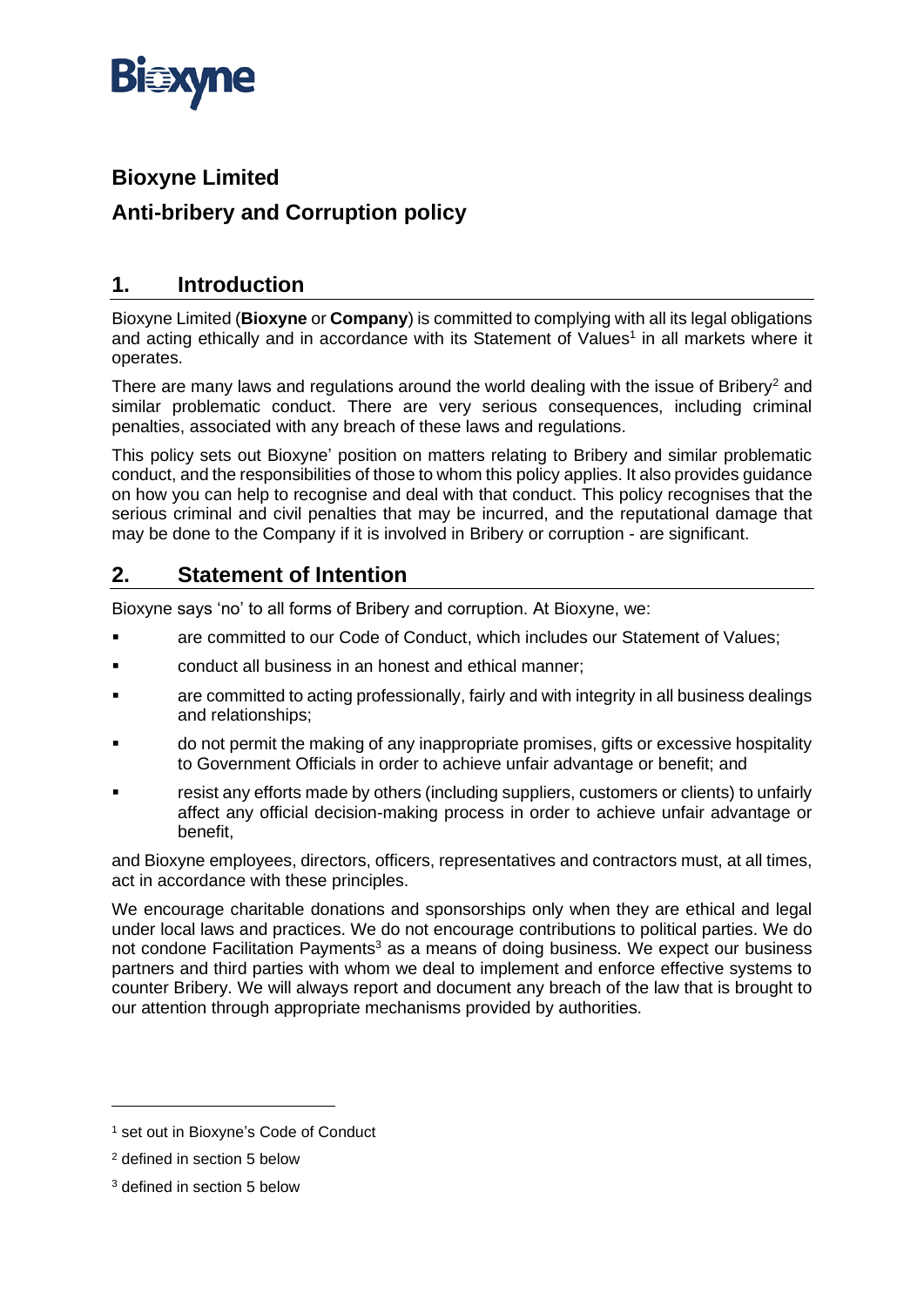### **3. Purpose**

The purpose of this policy is to establish controls to ensure compliance with all applicable anti-Bribery and corruption laws and regulations, and to ensure that Bioxyne's business is conducted in a lawful, socially responsible and ethical manner.

# **4. Application of policy**

This policy applies to all Relevant Persons.<sup>4</sup> If in doubt, you should assume that this policy applies to you.

# <span id="page-1-0"></span>**5. Definitions**

**Any Item of Value**: includes (but isn't limited to) cash, travel, meals, gifts, gratuities, hospitality, credits, and other tangible or intangible benefits.

**Bribery**: giving, offering to give, attempting to give, or authorising the offer of, Any Item of Value that may influence, or appear to influence, a discretionary decision of any person (including a decision to not do something or to not act) or otherwise induce any person to behave in an illegal or unethical manner or provide a commercial or personal advantage.

**Facilitation Payments**: these are payments (often small) paid to Government Officials to expedite or facilitate non-discretionary actions or services, such as obtaining an ordinary licence or business permit, processing government papers such as visas, providing police protection, providing telephone, power or water service, or loading or unloading of cargo.

**Government Official**: should be interpreted very broadly and includes (but isn't limited to) any person, regardless of rank or title, who is:

- an officer, employee, adviser and/or representative of any government entity, department, agency or office (including office and administrative staff);
- an employee of a government-owned business, charity, school, hospital, fund or other entity;
- a member of a political party and any official or representative of such party;
- a current or former politician:
- a political candidate;
- acting in an official capacity on behalf of any public international organisation and any of its departments or agencies (such as the United Nations, International Monetary Fund, the Olympic Organising Committee or the World Bank);
- a person acting in an official capacity on behalf of any government body; or
- a member of the judiciary, executive or legislature.

**Relevant Persons:** includes all employees (whether permanent, fixed-term or temporary), directors, officers, consultants, representatives, secondees and contractors of Bioxyne.

# **6. Bribery**

Relevant Persons must not engage in any form of Bribery, either directly or through any third party (such as an agent or distributor). Specifically, you must not give, offer, promise, accept, request or authorise any form of Bribery anywhere in the world, whether directly or indirectly.

<sup>4</sup> defined in section [5](#page-1-0) below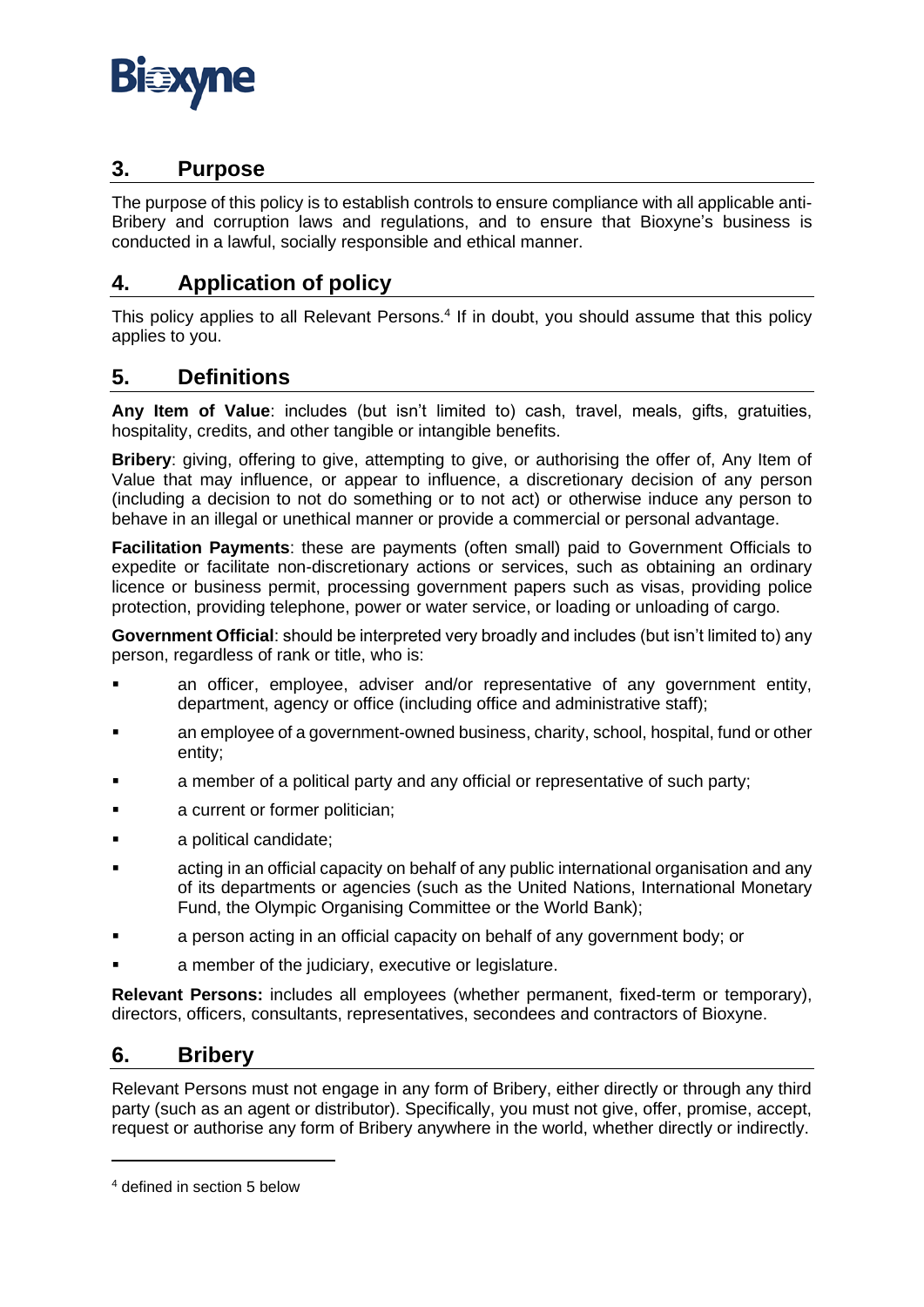

# **7. Gifts and hospitality**

Relevant Persons must not, directly or indirectly, offer or give Any Item of Value:

- which could be regarded as illegal or improper, or which violates the recipient's policies; or
- to any Government Official(s); or
- which exceeds A\$100 in value for each individual gift or A\$500 in value for each hospitality event (not to exceed a total value of A\$1000 in any financial year), unless approved in writing by the manager of the Relevant Person.

Relevant Persons must not accept, and must not permit their immediate family to accept, Any Item of Value from our business partners if:

- it exceeds A\$100 in value for each individual gift or A\$500 in value for each hospitality event (not to exceed a total of A\$1000 in any financial year), unless approved in writing by the manager of the Relevant Person; or
- it is in cash; or
- there is any suggestion that a return favour will be expected or implied.

Where a manager's approval is required above, if the manager is below senior executive level then approval must be sought from an appropriate member of the senior executive. If it is not appropriate to decline the offer of a gift, the gift may be accepted, provided it is then declared to your manager and donated to charity.

We appreciate that the practice of giving business gifts varies between countries and regions and what may be normal and acceptable in one region may not be in another. The test to be applied is whether in all the circumstances the gift or hospitality is reasonable, justifiable and lawful. The intention behind the gift should always be considered. Within these parameters, local management may define specific guidelines and policies to reflect local professional and industry standards. Where this policy requires written approval to be given, the Chief Executive Officer or Chief Financial Officer will put in place a process to maintain a register of those approvals.

The following circumstances, however, are never acceptable and will not be approved anywhere in the world:

- offering Any Item of Value in the form of cash and/or cash equivalent vouchers or gift cards;
- "quid pro quo" (a benefit or advantage offered for something in return); and/or
- making incomplete, false or inaccurate entries in the books and records of Bioxyne (e.g. concealing the type of payment made or falsifying the amount).

#### **8. Facilitation Payments**

Facilitation Payments tend to be demanded by low level officials to obtain a level of service to which one would normally be entitled.

Facilitation Payments must not be paid anywhere in the world.

We recognise, however, that Relevant Persons may be faced with situations where there is a risk to the personal security, health or safety of that Relevant Person or his/her family and where a payment is unavoidable, in which case the payment will not be regarded as a Facilitation Payment provided that the following steps are taken: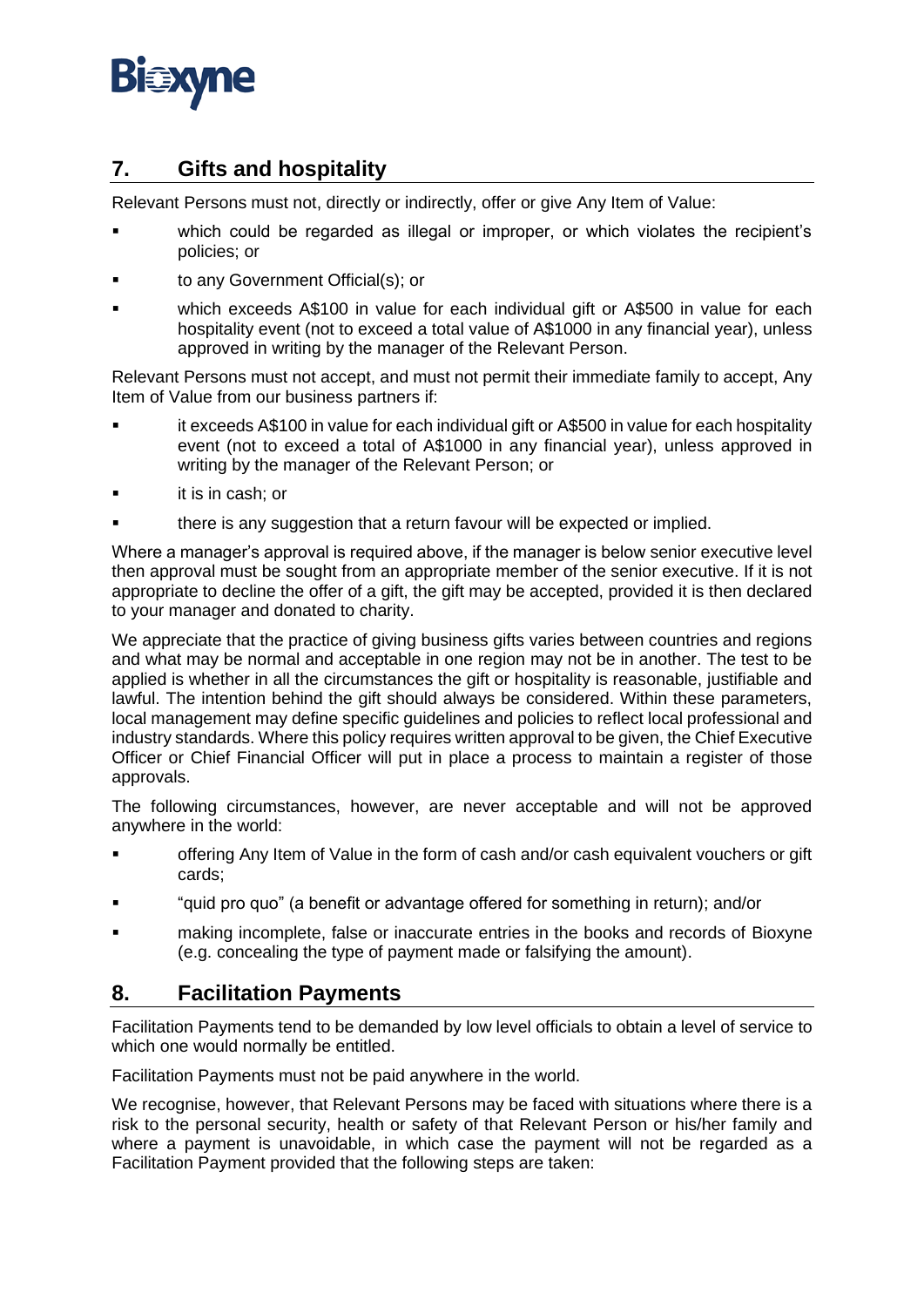

- keep any amount to the minimum;
- create a record concerning the payment; and
- report it to a senior executive immediately.

In order to achieve our aim of not making any Facilitation Payments, each of the Company's business units will keep a record of all payments made, which must be reported to the Chief Financial Officer, in order to evaluate the business risk and to develop a strategy to minimise such payments in the future.

### **9. Political contributions**

Bioxyne does not make donations, whether in cash or kind, in support of any political parties or candidates, as this can be perceived as an attempt to gain an improper business advantage.

#### **10. Charitable donations**

Charitable support and donations are acceptable (and indeed are encouraged), whether of inkind services, knowledge, time, or direct financial contributions. However, Relevant Persons must be careful to ensure that charitable contributions are not used as a scheme to conceal Bribery. We only make charitable donations that are legal and ethical under local laws and practices. No donation may be offered or made without the prior approval of the Chief Financial Officer. All charitable contributions should be publicly disclosed.

### **11. Your responsibilities**

You must ensure that you read, understand and comply with this policy at all times while you are a Relevant Person. The prevention, detection and reporting of Bribery and other forms of corruption are the responsibility of all those working for us or under our direction. All Relevant Persons are required to avoid any activity that might lead to, or suggest, a breach of this policy.

You must notify the Chief Financial Officer as soon as possible if you believe or suspect that a conflict with or breach of this policy has occurred or may occur in the future. Any Relevant Person who breaches this policy will face disciplinary action which, for employees, could result in dismissal for gross misconduct.

Bioxyne reserves its right to terminate our contractual relationship with any Relevant Person if they breach this policy.

### **12. Common red flags**

Some common red flags you should watch out for when working with business partners and third parties include:

- vaguely described services and deliverables;
- lack of experience in your sector, or you and the other party are in different lines of business;
- transacting with or through a shell company;
- part of the transaction is at the request of the Government Official;
- large commissions (that may be used as 'slush funds' to bribe Government Officials);
- high expenses;
- upfront fees: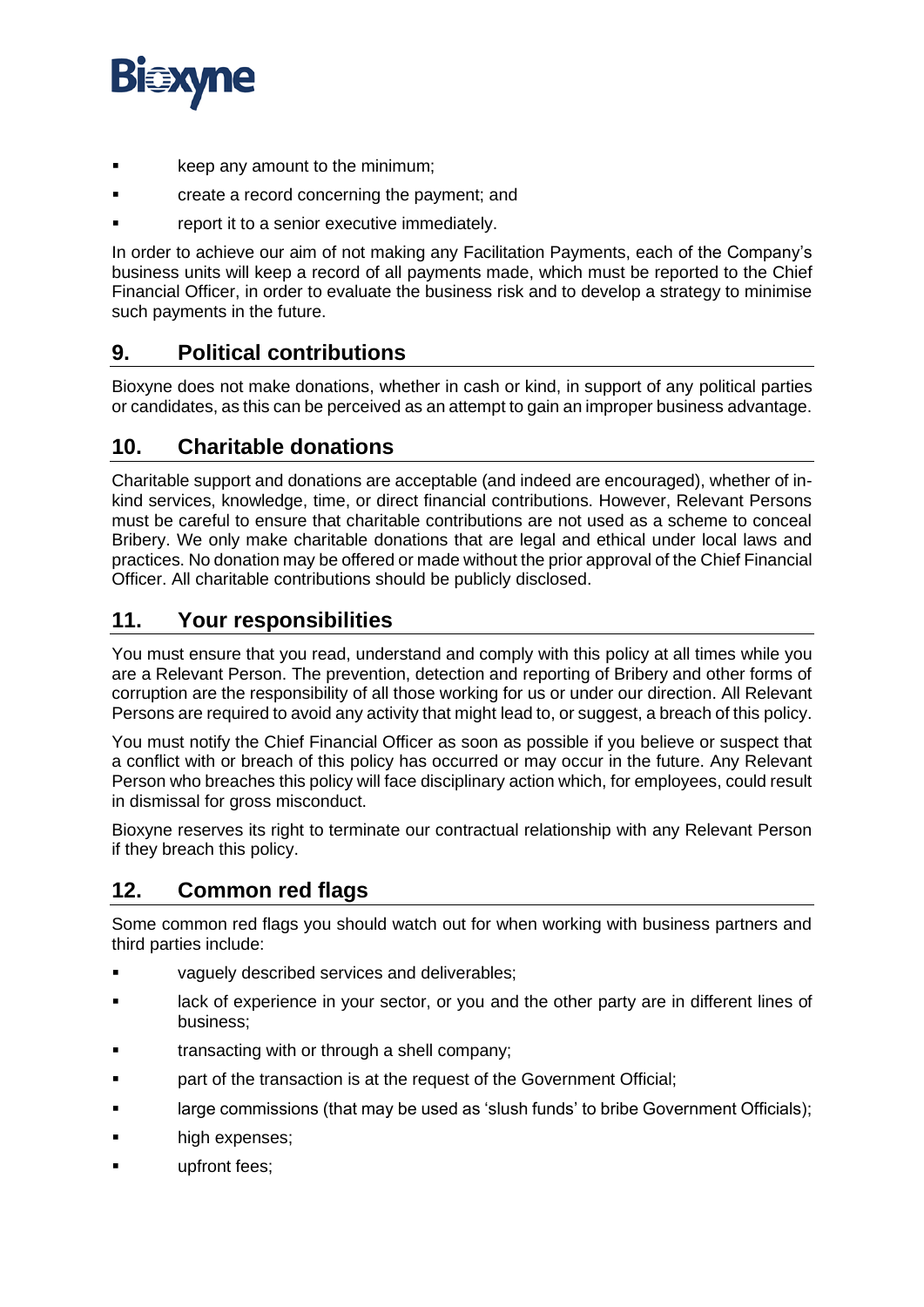

- urgent payments;
- cash payments;
- payments in multiple smaller amounts:
- payments to personal accounts;
- payments to offshore accounts; and/or
- payments to trusts.

### **13. Record keeping**

Bioxyne must keep financial records and have appropriate internal controls in place that will evidence the business reason for making payments to third parties.

You must declare and keep a written record of Any Item of Value (including all hospitality or gifts) accepted or offered, which will be subject to managerial review. You must ensure all expenses claims relating to hospitality, gifts or expenses incurred to third parties are submitted in accordance with Bioxyne's expenses policy and specifically record the reason for the expenditure. All accounts, invoices, memoranda and other documents and records relating to dealings with third parties, such as clients, suppliers and business contacts, should be prepared and maintained with strict accuracy and completeness. No accounts may be kept "off-book", as this might facilitate or conceal improper payments.

# **14. Reporting suspected issues or breaches**

You are encouraged to raise concerns about any issue or suspicion of malpractice at the earliest possible stage. We aim to encourage openness and will support anyone who raises genuine concerns in good faith under this policy, even if they turn out to be mistaken.

Here are the channels by which you can report any issues or check whether a particular act might constitute Bribery or corruption:

- **Email the Chief Financial Officer**
- **Email the Company Secretary**
- Email the Chair of the board of directors
- Email the Chair of the Audit & Risk Management Committee
- Contact the police

You can report any issues anonymously if you prefer.

#### **15. Protection of whistleblowers**

Bioxyne is committed to ensuring no one suffers any detrimental treatment as a result of refusing to take part in Bribery or corruption, or because of reporting in good faith their suspicion that an actual or potential Bribery or other corruption offence has taken place or may take place in the future. Detrimental treatment includes dismissal, disciplinary action, threats or other unfavourable treatment connected with raising a concern. If you believe that you have suffered any such treatment, you should inform the Chief Executive Officer or the Chief Financial Officer immediately. If the matter is not remedied, and you are an employee of Bioxyne, you should raise it formally with a non-executive director.

For more information, please see Bioxyne's Whistleblower Policy.